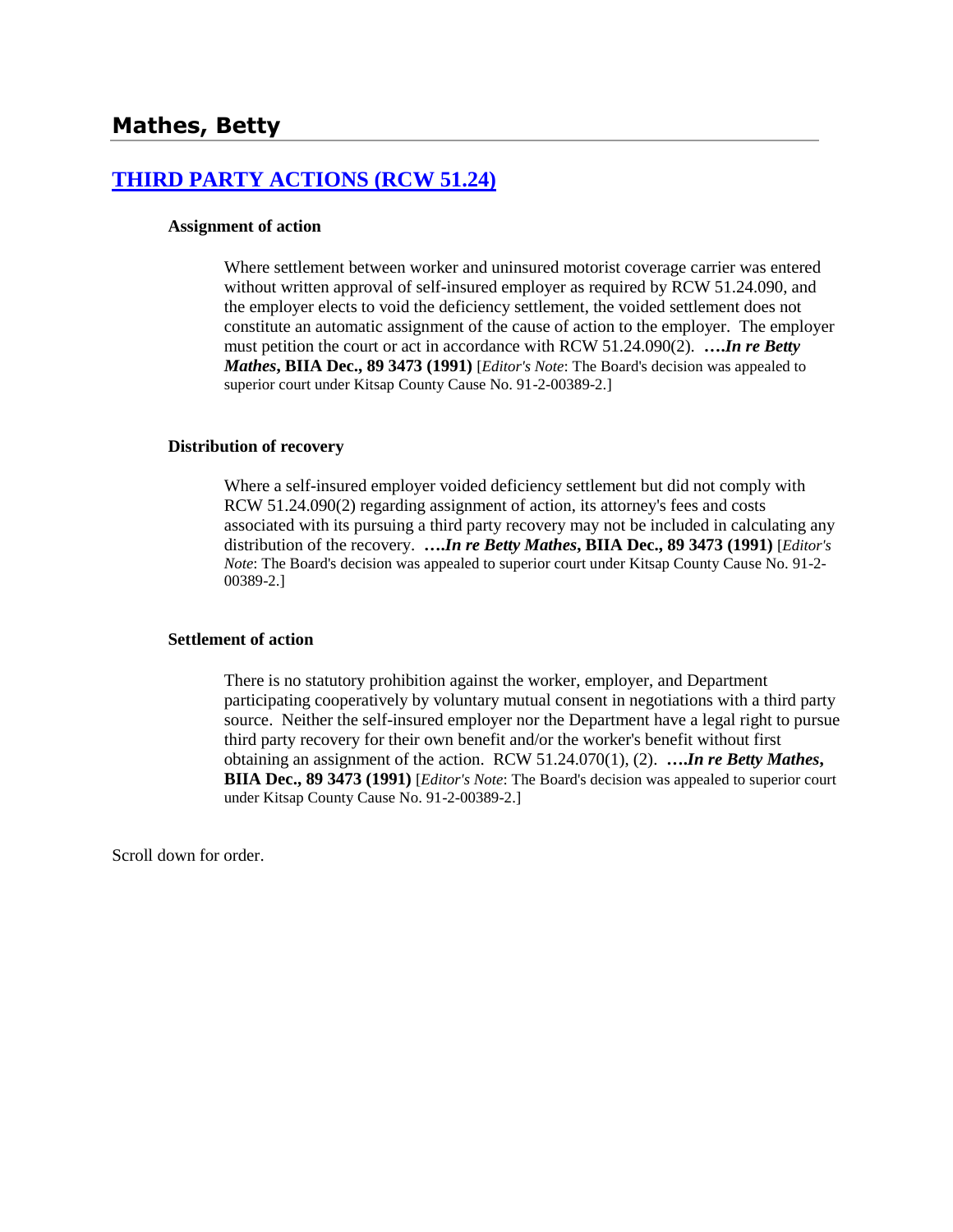## **BEFORE THE BOARD OF INDUSTRIAL INSURANCE APPEALS STATE OF WASHINGTON**

**)**

**IN RE: BETTY L. MATHES ) DOCKET NO. 89 3473**

**CLAIM NO. S-692670 ) DECISION AND ORDER**

APPEARANCES:

Claimant, Betty L. Mathes, by Casey & Casey, per Carol Casey and Gerald L. Casey, Attorneys

Self-Insured Employer, City of Bremerton, by Office of the City Attorney, per Leila Mills, Assistant City Attorney

Department of Labor and Industries, by The Attorney General, per Stephen A. Eggerman and Beverly Norwood Goetz, Assistants

This is an appeal filed by the claimant, Betty L. Mathes, on August 16, 1989 from an order of the Department of Labor and Industries dated July 27, 1989 which stated the claimant and employer recovered \$69,226.95 and directed distribution of settlement proceeds: (1) net share to attorney for fees and costs \$14,276.99; (2) net share to claimant \$34,654.75; and, (3) net share to self-insured employer \$20,295.21, and further declared a self-insured employer statutory lien against the claimant's third party recovery for the sum of \$26,726.95, and further ordered no benefits or compensation will be paid to or on behalf of the claimant until such time as the excess recovery totaling \$14,861.11 has been expended by the claimant for costs incurred as a result of the conditions covered under the claim. **REVERSED AND REMANDED**.

# **PROCEDURAL AND EVIDENTIARY MATTERS**

Pursuant to RCW 51.52.104 and RCW 51.52.106, this matter is before the Board for review and decision on a timely Petition for Review filed by the claimant to a Proposed Decision and Order issued on July 3, 1990 in which the order of the Department dated July 27, 1989 was affirmed.

The Department issued a prior third party settlement proceeds distribution order on September 22, 1988. After we granted review in this matter, the parties stipulated that a protest of that order was filed by Ms. Mathes on October 4, 1988. The stipulation is accepted. We will adjust our findings related to jurisdiction accordingly.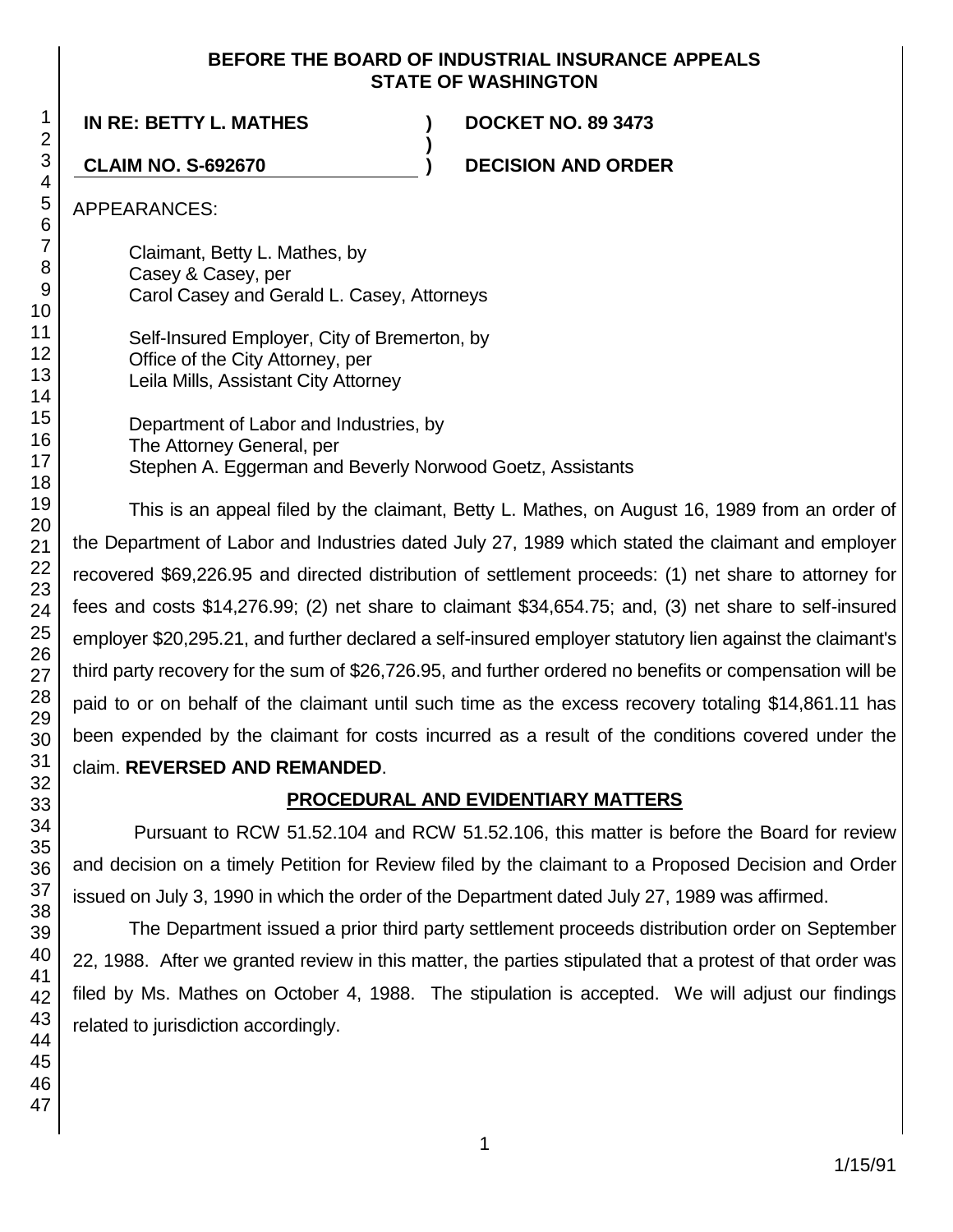## **DECISION**

This case was submitted for decision upon stipulated facts and briefing by the parties. We have granted review because we believe the Department's distribution order is premature. Our review of the Proposed Stipulation of Facts and the accompanying exhibits leaves serious doubt as to whether a settlement with the City of Bremerton's uninsured motorist (UIM) insurance carrier has been reached within the meaning of RCW 51.24.050 or .060. Exhibits stipulated for our consideration by the parties show that the UIM carrier was still disputing the amount for which it was liable in the third party matter as of the date of the last communication provided. Apart from this, we further disagree with the Department's distribution order in that it included in the calculations an amount of \$1,000.00 as attorney's fees incurred by the City of Bremerton even though the third party action was never assigned to the City under RCW 51.24.050, .070, or .090. Even if a settlement was reached, the City's incurred attorney's fees and costs would not be payable out of the settlement proceeds, absent an assignment of the third party action to the City.

This is the second time the matter of distribution of third party proceeds under this claim has been before us. On May 9, 1988 we issued an Order on Agreement of Parties which reversed a prior distribution order and remanded "for further adjudication following issuance of a settlement agreement in the third party claim approved by all the proper parties." (Emphasis supplied) Order on Agreement of Parties, In re Betty L. Mathes, Dckt. No. 88 0074 (May 9, 1988).

Ms. Mathes was involved in a motor vehicle accident with an uninsured motorist during the course of her employment with the City of Bremerton on December 13, 1983. Ms. Mathes "settled" a claim against the City's UIM carrier Home Insurance Company (apparently unbeknownst to the City) on November 6, 1986 for the amount of \$42,500.00. Her then attorney, Charles Brocato, received \$14,276.99 and Ms. Mathes received \$28,223.01. In exchange, Ms. Mathes signed a Receipt and Trust Agreement and a Hold Harmless Agreement, the latter of which recited in part that Ms. Mathes agreed to "indemnify and hold harmless the Home Insurance Companies and the City of Bremerton from . . . any claim of insurance, Group Health, Workers Compensation or Medicare claims on behalf of Betty Mathes arising out of the accident . . . ." Exhibit No. 2.

The City did not become aware of Ms. Mathes' "settlement" with the UIM carrier until on or about March 18, 1987. At some time on, or earlier than, February 18, 1988 (see letter of that date from the City Attorney to Home Insurance, Exhibit No. 6) the City began its own pursuit of the UIM carrier for additional monies. The City noted that the "settlement" reached between the UIM carrier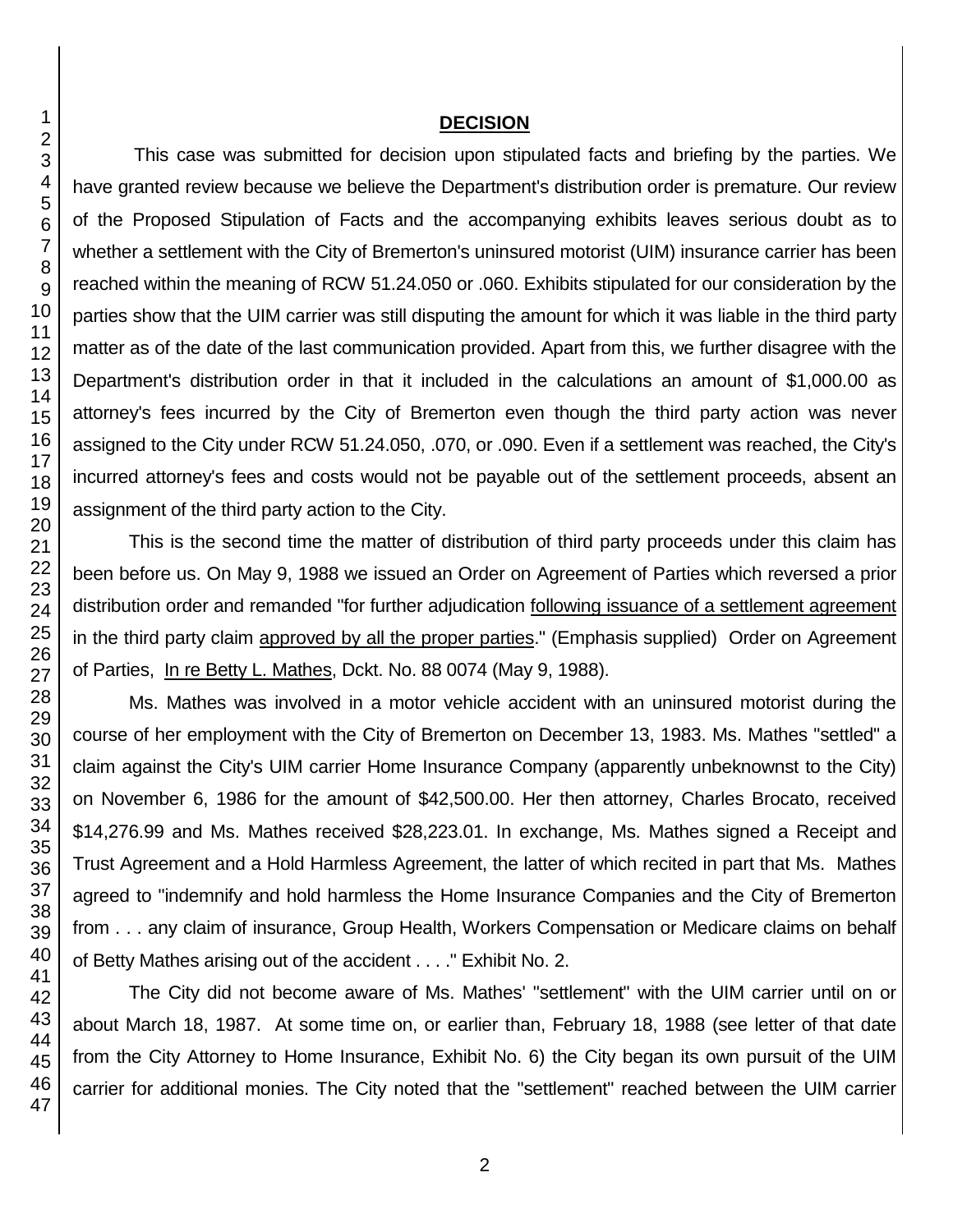and Ms. Mathes was deficient in that the distribution would not allow the City to fully recover its payment as a self-insurer of Ms. Mathes' workers' compensation entitlement. The City attorney stated in part: "At Mr. Brocato's request, we are hereby voiding the settlement agreement executed on November 6, 1986, in hopes that Mr. Brocato will be able to negotiate a more equitable settlement considering his client's repayment obligations under state law." Exhibit No. 6. Meanwhile the Department had issued an order on November 19, 1987 which directed distribution of the amounts thus far received by Ms. Mathes and Mr. Brocato. An order of December 15, 1987 which affirmed that order was the subject of the Order on Agreement of Parties which this Board previously issued on May 9, 1988 in Docket No. 88 0074.

It is, of course, astounding that attorney Brocato proceeded to arrive at a deficiency "settlement" with the UIM carrier without first notifying the City and the Department of the claimant's election, and obtaining settlement approval as required by RCW 51.24.090, particularly in light of his receipt of attorney's fees and costs in the amount of \$14,276.99. Nevertheless, Mr. Brocato had no monopoly in this matter on the inclination to disregard the statutory scheme. The City, through its then involved Assistant City Attorney, proceeded in a separate approach to Home Insurance, after maintaining its position that the prior "settlement" was void:

> I write to suggest that Home Insurance remit the total amount due the City of \$26,723.95 immediately, in exchange for our release of the City's statutory lien. You would then be free to seek reimbursement from Ms. Mathes pursuant to the hold harmless agreement. Failing such a resolution, the City will have no option but to obtain an assignment of the claim and seek the full original amount of Ms. Mathes' damages. Please call if you have questions. (Emphasis supplied)

Letter of March 7, 1988, Exhibit No. 9.

Home Insurance Company remitted \$26,723.95 to the City on July 14, 1988 in exchange for the City signing a Receipt and Release of Claims which recited that the amount was "full settlement and satisfaction of all claims" under the policy arising out of the subject incident. Exhibit No. 4. Thus, having declared the prior "settlement" void pursuant to RCW 51.24.290 (1) for lack of settlement approval, the City itself sought reimbursement for Ms. Mathes' workers' compensation entitlement, in derogation of the statutory scheme which sets forth the proper course:

> If a compromise or settlement is void because of subsection (1) of this section, the department or self-insurer may petition the court in which the action was filed for an order assigning the cause of action to the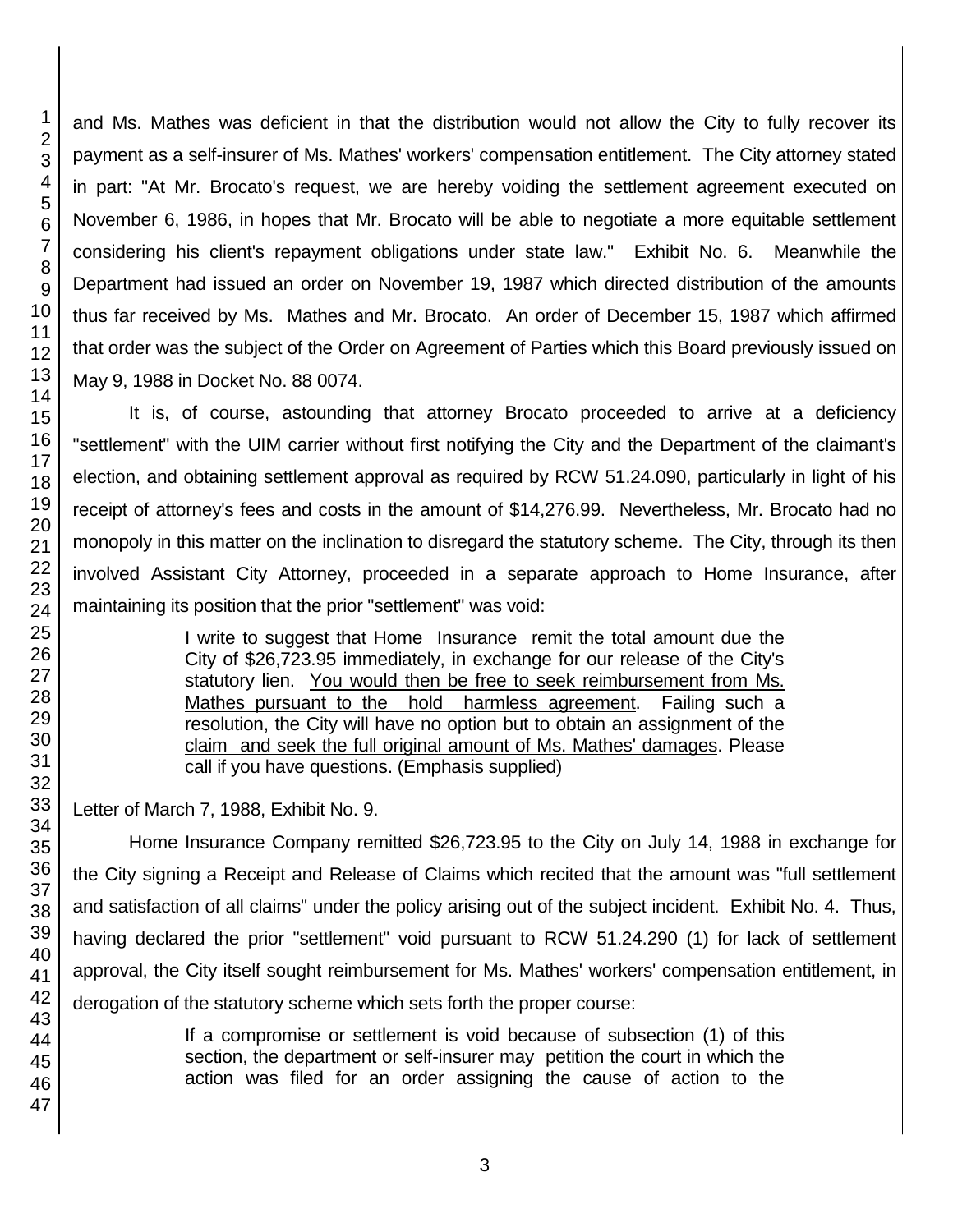department or self-insurer. If an action has not been filed, the department or self-insurer may proceed as provided in chapter 7.24 RCW.<sup>1</sup>

RCW 51.24.090(2) (Emphasis supplied).

The claims supervisor at Home Insurance Company then wrote attorney Brocato on May 9, 1988. The letter indicated Home Insurance's intention to "satisfy the City of Bremerton's (Worker's Compensation) lien" and, further indicated that Home Insurance "will look to you and your client for whatever legal redress and remedies are available to us for reimbursement" pursuant to the release and hold harmless instrument signed by Ms. Mathes. Exhibit No. 13. An Assistant City Attorney wrote the Home Insurance claims supervisor on June 16, 1988 reminding Home Insurance of the City's "offering to release our statutory lien in exchange for payment to the City by Home Insurance of the amount of \$26,726.95." Exhibit No. 14. The letter further warned Home Insurance that Ms. Mathes' workers' compensation claim was still open and medical bills were mounting, and threatened:

> If the amount of \$26,726.95 is received by this office within twenty (20) days of the date of this letter, we will sign off on the original settlement, but will not release our lien as against Ms. Mathes. Our maintenance of the lien would presumably allow you to pursue any recourse you may have against Mrs. Mathes for the amount of that lien. Failing receipt of the \$26,726.95 within the time limit set forth above, we will pursue a more appropriate settlement amount, or file suit, if necessary. I appreciate your prompt reply.

Letter of June 16, 1988, Exhibit No. 14 (Emphasis supplied).

The Home Insurance claims supervisor, by letter of July 18, 1988 to the Assistant City Attorney, forwarded a draft payable to the City of Bremerton for the amount of \$26,726.95 as "representing the City's statutory lien" and further requested "(p)lease forward the City's properly executed release so that we may seek reimbursement from Ms. Mathes pursuant to the hold harmless agreement." Exhibit No. 15. Apart from the Department's subsequent distribution orders of September 22, 1988 and July 27, 1989, and underlying Third Party Recovery Worksheet, the letter of July 8, 1988 is the last dated document provided us by the parties. The Proposed Stipulation of Facts does not in any manner suggest that Home Insurance Company subsequently released its claim for reimbursement against Ms. Mathes. In fact to the contrary, the stipulation, after noting the amount remitted to the City by Home Insurance on July 14, 1988, recites "The negotiated settlement is documented through

l <sup>1</sup>Chapter 7.24 RCW would allow for a declaratory judgment action to determine the City's right to pursue a claim with its UIM carrier for Ms. Mathes' personal injuries.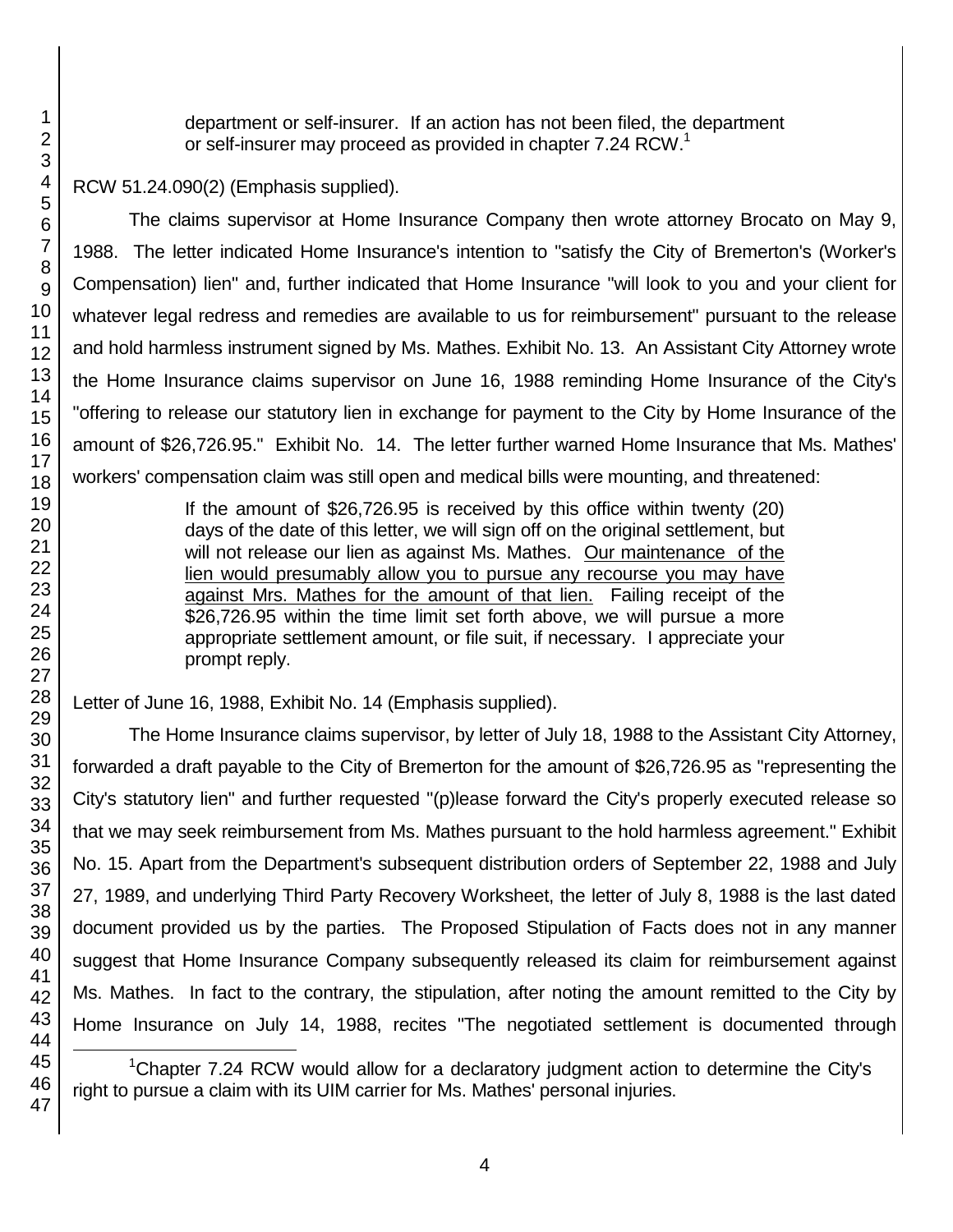correspondence dated October 12, 1987, through July 14, 1988. (Exhibit Nos. 5 through 15). The Department was notified of the settlement." Proposed Stipulation of Facts, para. 8, at 3.

It is not necessary to discuss here the full detail of the Department's Third Party Recovery Worksheet and distribution order now before us. The Department essentially added together the total amounts received from Home Insurance Company by Ms. Mathes and her attorney and the City, for a stated total of \$69,226.95 which the Department considered as settlement proceeds recovered. It appears that the Department's order dated September 22, 1988 computed attorney's fees and costs as \$14,276.99, in other words, the amount of attorney Brocato's fees. The order of July 27, 1989 presently before us differs from this by apparently including \$1,000.00 in attorney's fees and costs claimed by the City of Bremerton for its efforts in pursuing its UIM carrier, Home Insurance Company.

Given the facts before us, we must conclude that the Department's distribution order is premature. First, the Order on Agreement of Parties which we issued previously in Docket No. 88 0074 directed that further Department adjudication should occur following issuance of a settlement agreement approved by all the proper parties. The subsequent Department order is premised upon a false assumption that an approved settlement has been reached in the amount of \$69,226.95. Yet, the portion of this amount apparently presently in the hands of the City (\$26,723.95) was accepted from its UIM carrier with the understanding that the carrier would seek a reimbursement from Ms. Mathes in like amount. A settlement has not been reached so long as there remains a possibility such reimbursement will be sought. An action by Home Insurance Company against Ms. Mathes for reimbursement would likely result in a third party recovery less than the total amount stated in the Department's order, either by way of some actual reimbursement to Home Insurance from Ms. Mathes or by way of additional attorney's fees incurred by her or both. Upon remand, then, we in any event direct that the Department should not issue a further third party recovery distribution order until such time as it receives verification from Ms. Mathes and the City of the amount of the total third party recovery free from any contingencies such as those evidenced in the facts now before us.

Secondly, there is certainly no statutory prohibition against Ms. Mathes and/or the City and/or the Department participating cooperatively by voluntary mutual consent in negotiations with a third party source such as Home Insurance Company. However, under the statute, neither the Department nor the self-insurer City of Bremerton have a legal right to pursue a third party recovery for their own benefit and/or Ms. Mathes' benefit without first having an assignment of the action. Our statutes are clear and unambiguous with regard to the conditions under which such an assignment may be had.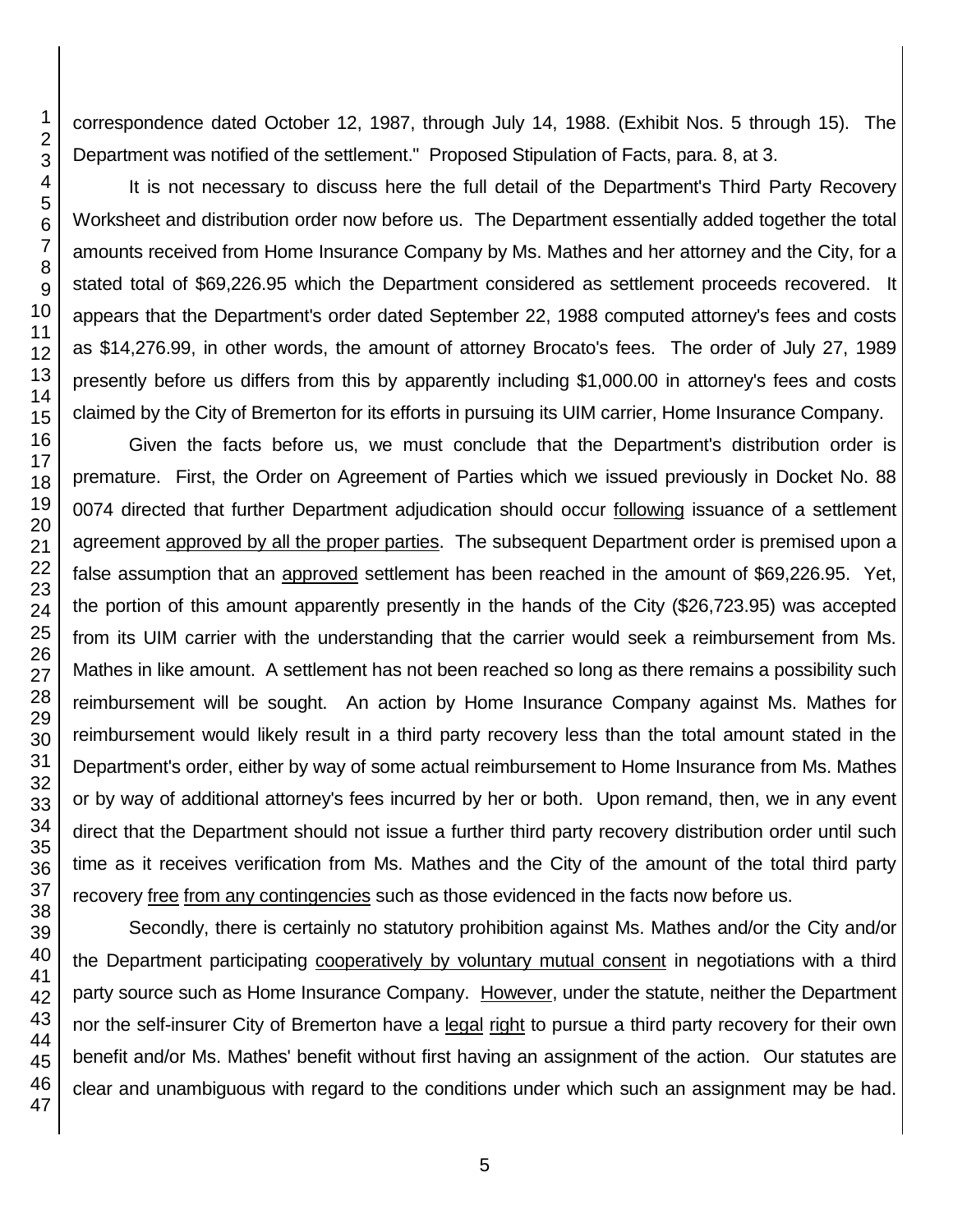RCW 51.24.070(1) and (2) provide specific means by which the Department or self-insurer may make written demand upon the worker to exercise the worker's right of election; if an election is not made within sixty days of the demand, or the action is neither instituted or settled within ninety days or a greater time allowed by the demanding party, then the action is deemed assigned. Under subsection (3) the Department or self-insurer may petition the court for an assignment if the action which the worker has elected to pursue is not diligently prosecuted. It appears from the facts before us that the City of Bremerton did not act under any of the provisions of RCW 51.24.070 or RCW 51.24.050 which, likewise, notes that a worker's election not to proceed against the third person operates as an assignment.

As we have previously indicated, RCW 51.24.090(1) allows the City to void any deficiency settlement not reached with its written approval. However, a voided settlement agreement under subsection (1) does not itself result in automatic assignment of the cause of action to the City. If the City wishes to void the settlement and pursue the action as against Home Insurance Company itself, then it must "petition the court in which the action was filed for an order assigning the cause of action" or, "[i]f an action has not been filed, . . . proceed as provided in Chapter 7.24 RCW." RCW 51.24.090(2). These provisions are designed in part to prevent exactly the type of situation which developed in the present case; that is, the worker and the self-insurer each pursuing their own selfish interests in disregard of the financial interest which the other has in the cause of action. The requirement that a deficiency settlement have written approval of the workers' compensation lien holder " is unambiguous and mandates strict compliance." Estate of Boettcher, 35 Wn.App. 178, 181, 665 P.2d 1378 (1983). We hold the same is true as to the self-insurer's or Department's obligations under subsection (2). The present case well illustrates that, absent strict compliance, a substantial risk remains that an enforceable settlement might not have been reached and proper distribution of funds cannot be had. Thus, the City of Bremerton has no right to hold funds solicited from Home Insurance Company unless and until the prior agreement between Home Insurance and Ms. Mathes is declared void and the City of Bremerton obtains an assignment of the cause of action by way of a superior court decree as provided in RCW 51.24.090(2).

Likewise, attorney's fees and costs claimed by the City of Bremerton to be associated with pursuing its rights in this matter may not be included in the calculation of any distribution unless the City of Bremerton obtains a proper assignment of the cause of action. If the cause of action remains that of Ms. Mathes, RCW 51.24.060(1)(a) does not contemplate that parties other than Ms. Mathes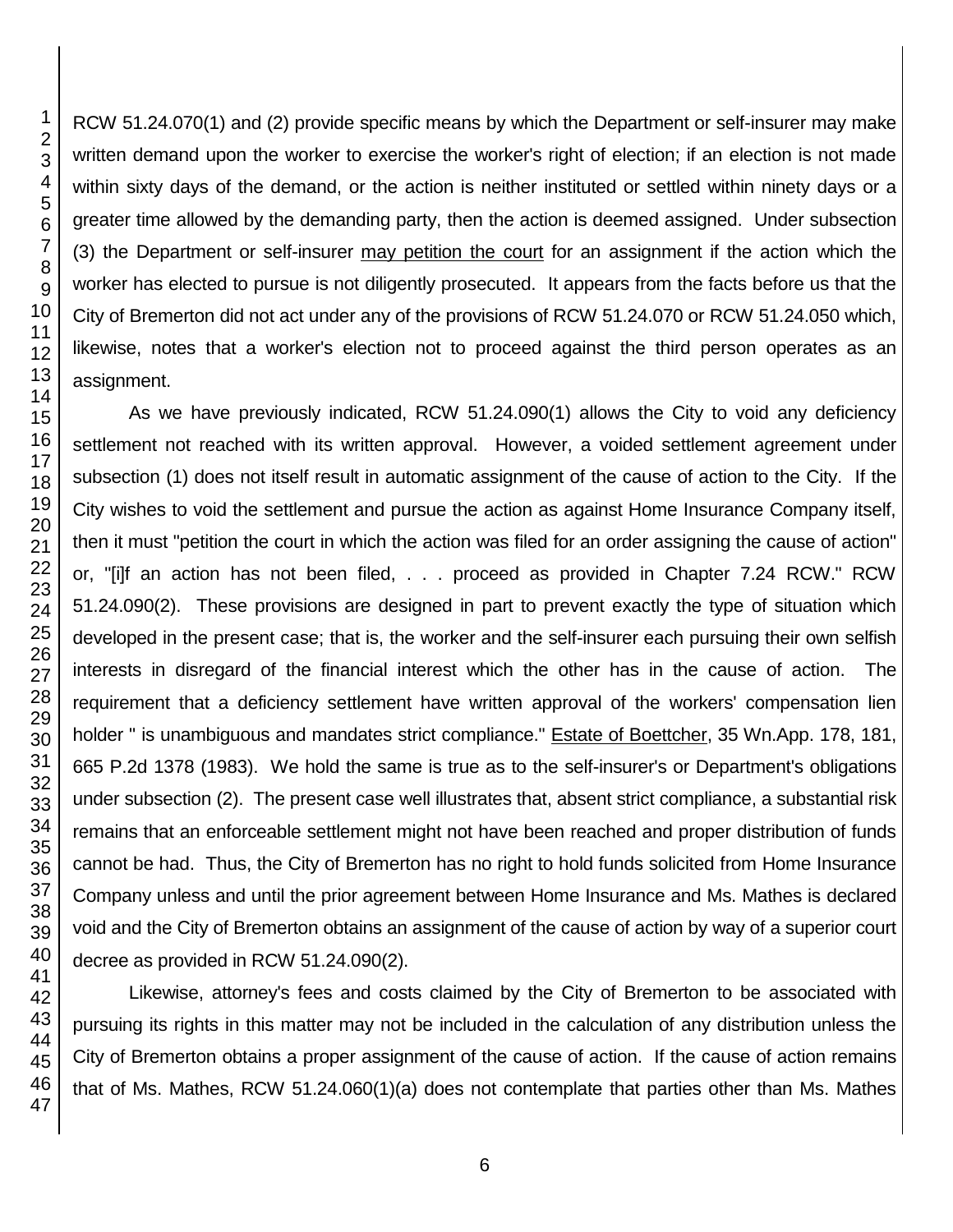46 47

1 2 3

shall have their attorney's fees and costs borne by the fund recovered. We recognize that the most efficient manner of resolving this matter might include leaving the cause of action assigned to Ms. Mathes and cooperating in reaching a final, enforceable settlement agreement with Home Insurance Company to be given written approval by the City. If, in this event, the City believes Mr. Brocato's fees are unreasonable in light of the circumstances, it may petition the court for a determination of the reasonableness of costs and attorney's fees under RCW 51.24.060(1)(i).

If, on the other hand, the City elects to void the prior settlement agreement and obtains an assignment of the cause of action from the superior court, then reasonable attorney's fees and costs incurred by the City may be included in computation of the disbursement of proceeds under RCW 51.24.050(4)(a). We have not been provided any information regarding the fee agreement had between Ms. Mathes and attorney Brocato. Nevertheless, should the City obtain an assignment and proceed under RCW 51.24.050, the Department may not include in its distribution calculations any of Ms. Mathes' attorney's fees and costs. We further suggest, that in the event the City of Bremerton files for an assignment of the cause of action under RCW 51.24.090(2), the involved parties should request the court to direct that funds thus far remitted by Home Insurance Company, including those paid to Mr. Brocato, be immediately remitted to the registry of the court or returned to Home Insurance Company until such time as the Department issues its distribution order. Although we do not have the authority to order this ourselves, we are concerned about the fact that disregard for use of proper legal procedure has already delayed resolution of this matter. We see no reason why the parties should not exercise foresight and request the fullest possible assistance of the court should the City seek an assignment.

In light of all the foregoing, we make the following Findings of Fact and Conclusions of Law:

# **FINDINGS OF FACT**

1. On November 19, 1987 the Department of Labor and Industries issued an order regarding distribution of an alleged third party recovery by the claimant, Betty L. Mathes, in the amount of \$42,500.00. The claimant filed a request for reconsideration with the Department on December 1, 1987. On December 15, 1987 the Department issued an order denying reconsideration of its order dated November 19, 1987 and adhering to the order. On January 7, 1988 the claimant filed an appeal to this Board from the order of the Department dated December 15, 1987. The appeal was granted by order dated January 12, 1988. On May 9, 1988 the Board of Industrial Insurance Appeals issued an Order on Agreement of Parties which reversed the order dated December 15, 1987 and remanded the claim to the Department of Labor and Industries for further adjudication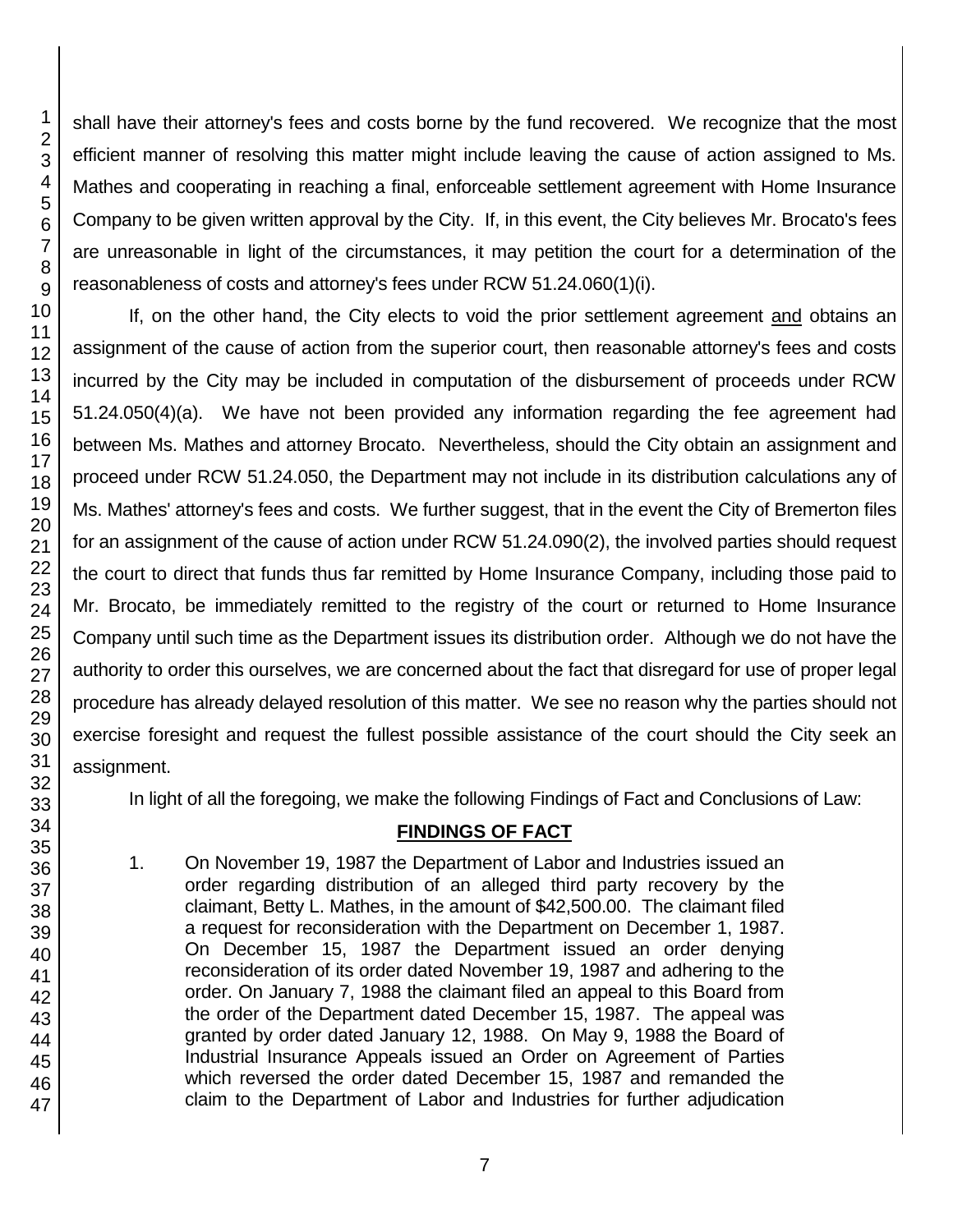following issuance of a settlement agreement in the third party claim approved by all the proper parties.

On September 22, 1988 the Department issued an order distributing an alleged third party recovery in the amount of \$69,226.95. On October 4, 1988 the claimant filed a protest and request for reconsideration of the order dated September 22, 1988. On July 27, 1989, the Department issued an order again distributing proceeds of a third party recovery alleged to total \$69,226.95. On August 16, 1989 the claimant filed a notice of appeal with the Board of Industrial Insurance Appeals. The appeal was assigned Docket No. 89 3473. On August 25, 1989 the Board issued an order granting the appeal and directing that proceedings be held thereon.

- 2. On December 13, 1983 claimant Betty L. Mathes was injured, while in the course of her employment with the City of Bremerton, in a motor vehicle accident involving an uninsured motorist. Ms. Mathes, through her then attorney, entered into negotiations with the City's uninsured motorist carrier, Home Insurance Company, and on or about November 6, 1986 Home Insurance Company, as intended settlement of Ms. Mathes' claim, provided to her attorney, Charles Brocato, an amount of \$14,276.99 for his attorney's fees and costs and an amount of \$28,223.01 to Ms. Mathes. These payments by Home Insurance Company were made as a third person liable to pay damages on account of Ms. Mathes' injury for which workers' compensation benefits were paid under Claim No. S-692670. The self-insurer, City of Bremerton, did not approve of this "settlement" in writing. The City of Bremerton learned of the "settlement" on or about March 18, 1987.
- 3. By way of correspondence directed to Ms. Mathes' attorney and to Home Insurance Company, the City declared the "settlement" negotiated between Home Insurance Company and Ms. Mathes void under RCW 51.24.090(1). The City, however, did not seek an assignment of the cause of action to it in a court of law. Having not sought an assignment of the cause of action, the City proceeded to negotiate directly with Home Insurance Company for an amount which it deemed would equal the City's disbursements under Claim No. S-692670 and suggested to Home Insurance Company that Home Insurance Company should seek recovery of a like amount from Ms. Mathes pursuant to terms of a hold harmless agreement entered into between Ms. Mathes and Home Insurance Company in exchange for the payments previously made to Ms. Mathes and her attorney. Subsequently, Home Insurance Company remitted to the City of Bremerton an amount of \$26,723.95 in exchange for a release of all claims on its policy from the City of Bremerton and with the stated intention that it would seek reimbursement from Ms. Mathes. Home Insurance Company in fact demanded reimbursement from Ms. Mathes in a like amount paid to the City.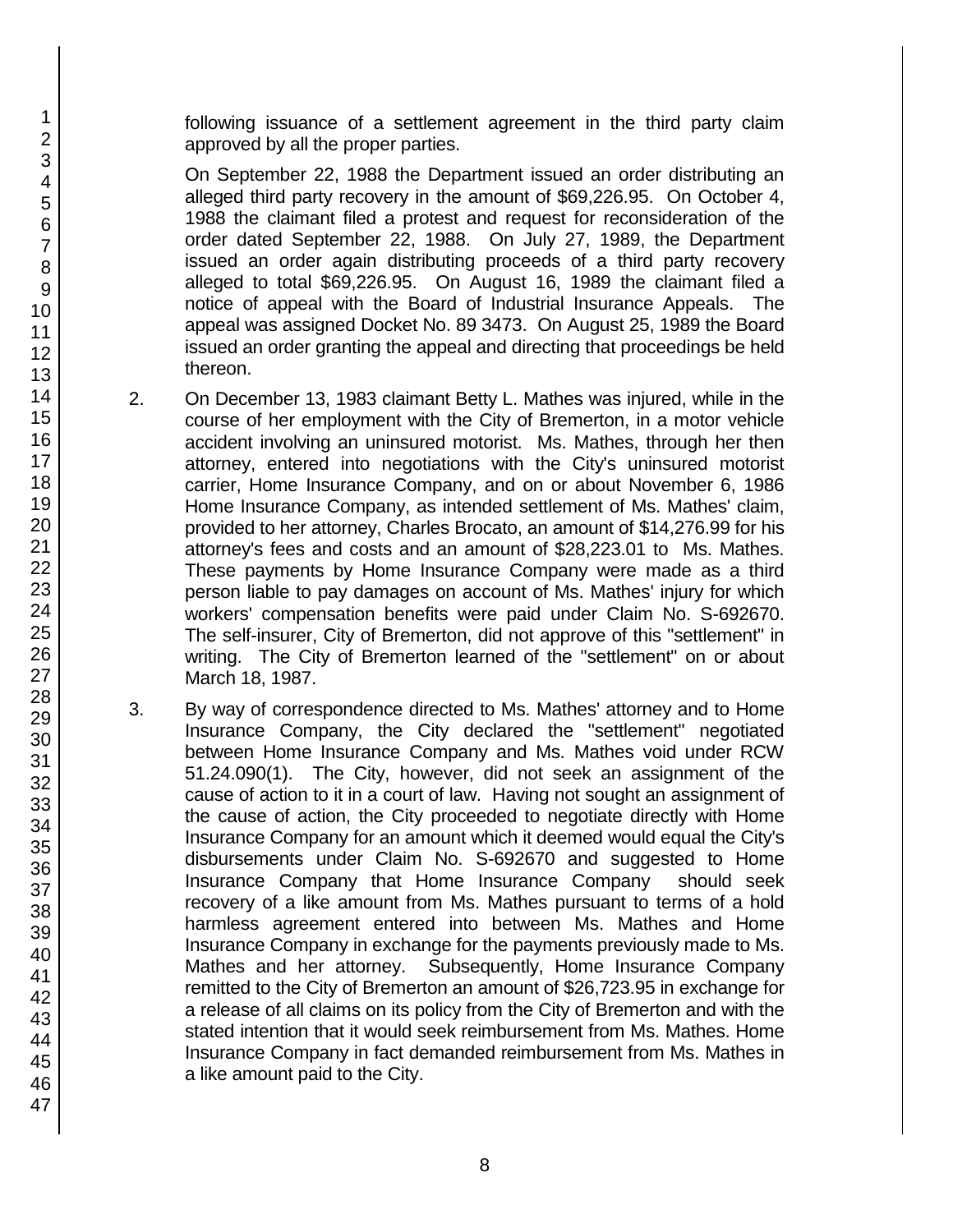4. As of July 27, 1989 the amount of third party recovery from Home Insurance Company was not known, due to a contingency whereby Home Insurance Company reserved the right to proceed against Ms. Mathes for reimbursement of the amount remitted by Home Insurance Company to the City of Bremerton. The order of the Department dated July 27, 1989 directed distribution of total monies received by Ms. Mathes, her attorney, and the City of Bremerton, from Home Insurance Company without taking into account the stated reservation of Home Insurance Company of its claimed right to seek reimbursement from Ms. Mathes and/or her attorney of some of the monies which the Department purported to disburse by way of its order. The order of the Department dated July 27, 1989 also calculated attorneys' fees and costs by including both the attorney's fees and costs claimed by Ms. Mathes' attorney, Charles Brocato, and an amount of \$1,000.00 claimed by the City of Bremerton as its attorney's fees and costs related to its negotiations directly with its uninsured motorist carrier, Home Insurance Company.

# **CONCLUSIONS OF LAW**

- 1. The Board of Industrial Insurance Appeals has jurisdiction over the parties and the subject matter of this appeal.
- 2. The order of the Department dated July 27, 1989 was issued prematurely by the Department and must be reversed because the amount of recovery from a third party had not yet been finally determined within the meaning of RCW 51.24.050 or RCW 51.24.060.
- 3. The agreement reached between claimant Betty L. Mathes and Home Insurance Company for payments in the amount of \$14,276.99 to her attorney and \$28,223.01 to herself is voidable at the will of the self-insurer, City of Bremerton, because the "settlement" was not made with the written approval of the City of Bremerton.
- 4. The "settlement" reached between the City of Bremerton and Home Insurance Company in the amount of \$26,723.95 is void as a settlement of Ms. Mathes' cause of action against the third party and Home Insurance Company in this matter, because the City of Bremerton did not obtain an assignment to it of the cause of action within the meaning of RCW 51.24.090(2), RCW 51.24.050(1), or RCW 51.24.070.
- 5. A third party distribution order made by the Department pursuant to RCW 51.24.060 may take into account only the attorney's fees and costs of a claimant or beneficiaries and may not take into account either the Department's or the self-insurer's attorney's fees and costs, if any, alleged to have been expended by way of participation and efforts to make the recovery. Likewise, the Department in a distribution order issued pursuant to RCW 51.24.050 may only take into account the attorney's fees and costs, if any, alleged to have been expended by the assignee or assignees and may not take into account the claimant's or beneficiaries' attorney's fees and costs. To the extent that the Department's order dated

47